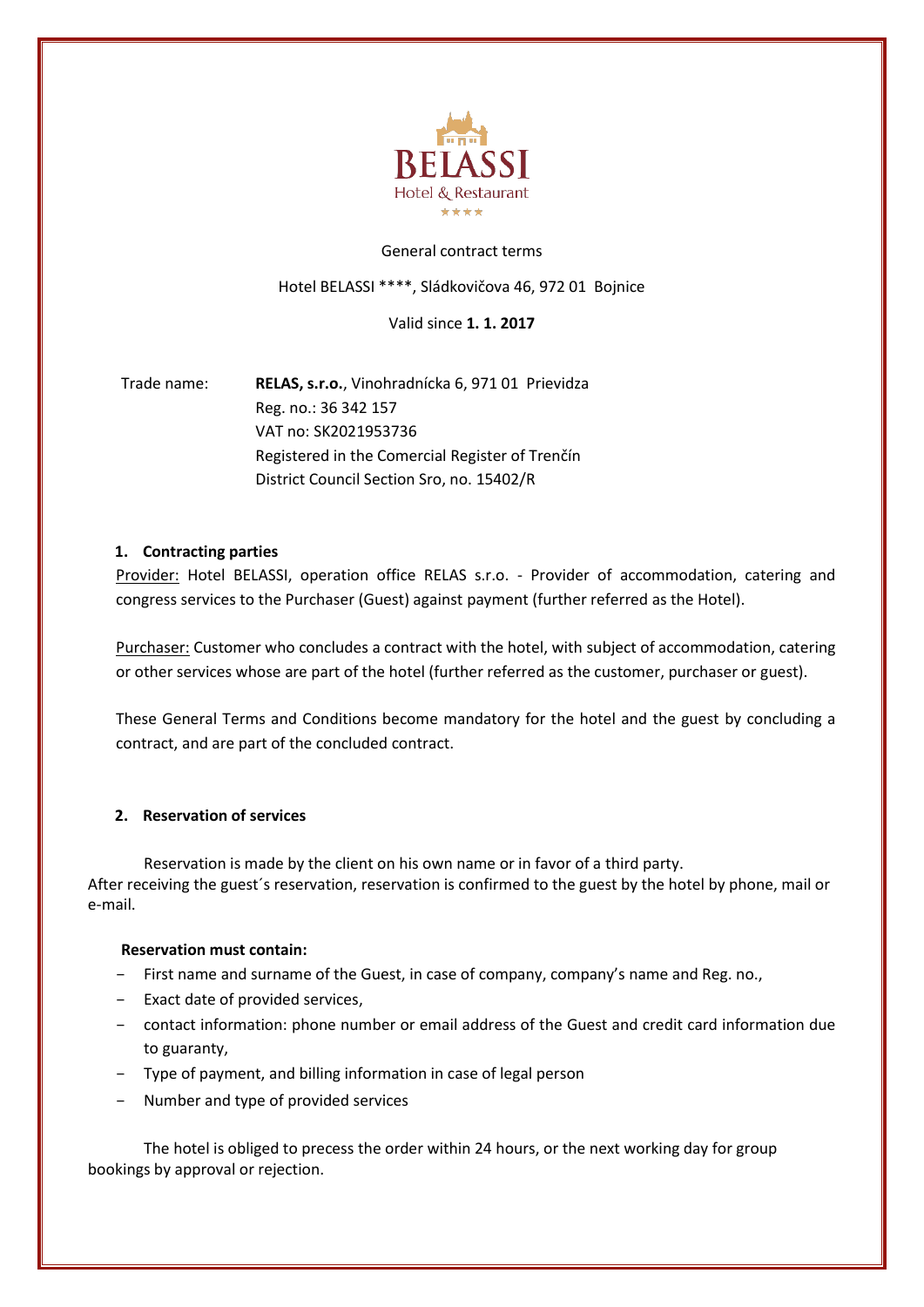Having confirmed the order, the hotel shall issue confirmation of the reservation stating the extent of services and send it in written form or electronically. The contract between the Hotel and the Purchaser (Guest) becomes effective after confirmation of the order by the Hotel.

 By online reservation the client is able to look for currently available accommodation capacities in the hotel according to the requirements specified in the reservation form (arrival, departure date, room type, etc.).

By online reservation, after selecting all the data for the beginning and the end of the stay, room type, and additional services, the client has completed all the required data.

After completing all the required data, after the implementation of payments pursuant to these GTC and after the verification of data, the client will immediately be sent a specified e-mail confirmation of booking and reservation number. The assigned reservation number is used for confirmation, as contact details for the implementation of any changes or cancellation of a reservation confirmation upon arrival. For this reason, the client is obliged to keep the reservation number secure.

#### **3. Payment conditions**

- Hotel shall charge prices according to the current pricelist.
- Hotel reserves the right to change the price of the services provided during the calendar year.
- The price quoted in the reservation confirmation is definite.
- The Guest shall not demand reduction of price if the reduced price was published after the confirmation of reservation.
- Discounts and special offers are non-cumulative.
- The Guest shall pay for the provided services and accommodation when checking out on the reception in cash, by credit or debit card.
- Method of payment shall be agreed in advance.
- Any agreements in different extent than those regulated in these General Contract Terms shall be agreed in advanced by General Manager of the Hotel and both contracting parties and confirmed in written form in a separate Framework Agreement.

The purchaser is obligated to pay the full amount for the stay booked by the client through the online reservations via credit card. For this reason, when booking online and paying by card, credit / debit card the number is required from client. By confirming the reservation, the client gives consent to implement the payment for the booked stay in full for the benefit of the hotel operator (withdraw price of your stay) and entitles the hotel operator to implement this payment. The total price of the stay is immediately debited on the bank account of the hotel.

The policies and actions of the hotel operator are based on ethical principles and respect the privacy of the client. The reservation system currently uses the most modern system of encryption for sensitive data and guarantees full safety of the data provided for the implementation of clients' payments.

The client authorizes the hotel operator to verify the information provided by credit / debit card in the corresponding bank call-center or company that has issued the credit / debit card.

Any changes to online reservations made by the client can be done electronically by e-mail or by telephone.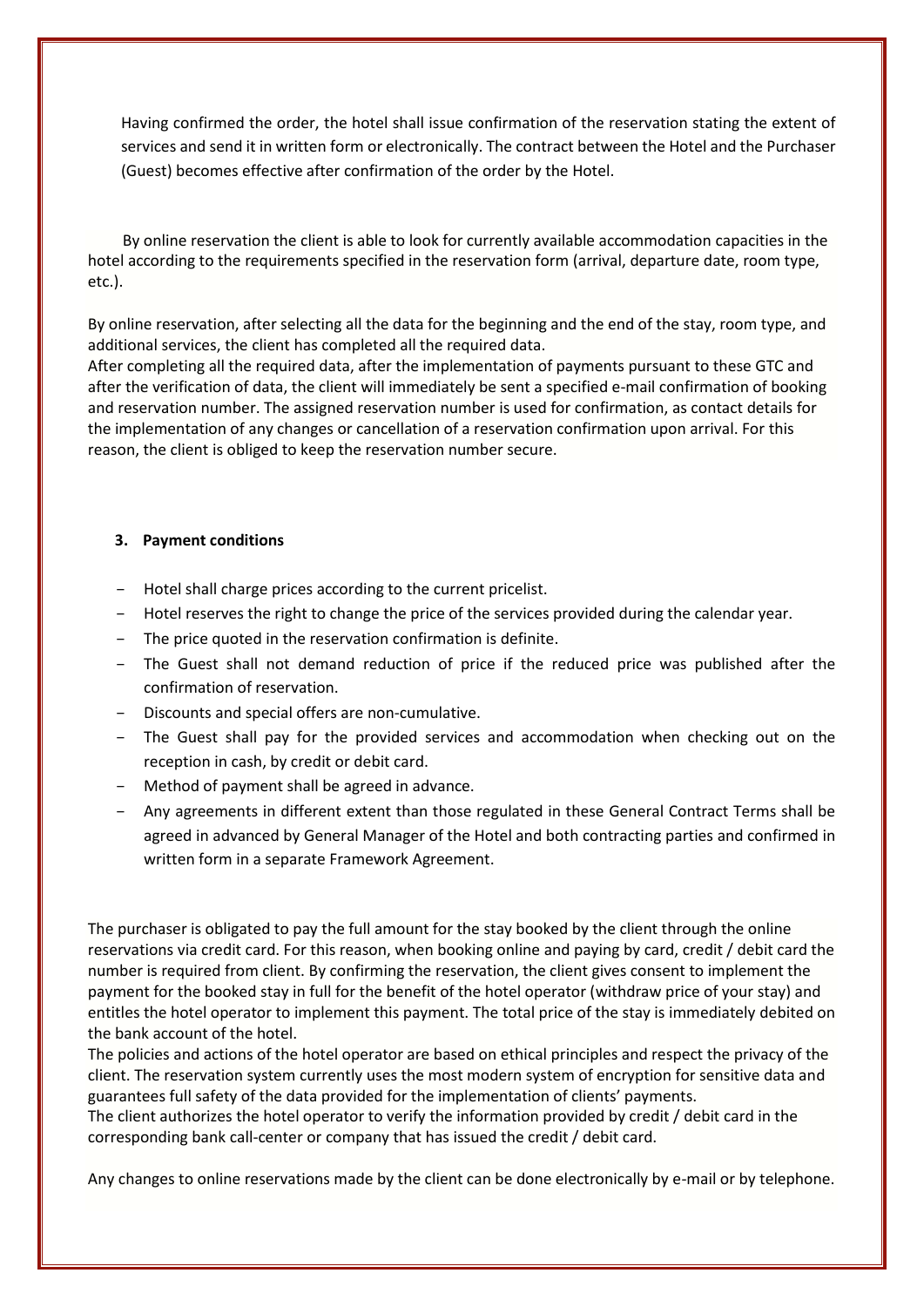If the client requires changes to an already made online reservation, to which it is impossible to satisfy due to capacity or other operational reasons, the hotel operator will take all necessary steps in order to comply with the requirements of the client, but the hotel operator is not obliged to fulfil the request of change to an online reservations already made by the client and the client is not entitled to any compensation for damages or any other performance by the hotel operator due to the failure to change already made online reservations.

#### **Advanced payment for groups and events**

For special groups or events, the advance invoice is issued in agreement with the client for estimated and agreed price for all accommodation, catering and additional services according to the order in a pre-agreed amount with an invoice maturity of 14 days. No later than 3 days before the use of services, advance payment of 100% of the total cost of services shall be made to the Hotel's account.

The advance payment shall be made by the following means:

- on the reception in cash or by credit card,
- by bank transfer to the account: Tatra banka, a.s. IBAN: SK14 1100 0000 0029 4103 2783, SWIFT: TATRSKBX, variable symbol is the number of invoice.

### **Cancellation policy**

The hotel is entitled to request the cancellation fee from the client if he cancels his reservation by phone, mail or e-mail. Please see below the cancellation condition, depending on type of accommodation booked:

#### General cancellation policy

 - reservation can be cancelled free of charge until 48 hours before the reservation is valid (check-in 2:00 p.m.). You will be charged 100% of the first night price in case of later reservation cancellation. In the case the stay is shortened by the guest, the hotel reserves the right to ask for the full payment of the booking. Cancellation policy for packages

 – reservation can be cancelled free of charge until 7 days before the reservation is valid. In case it is less than 7 days we apply 50% cancellation policy for the whole stay. In the case it is less than 2 days we do apply 100% cancellation policy for the whole stay. In the case the stay is shortened by the guest, the reserves the right to ask for the full payment of the booking.

Cancellation for special prices

the guest will be charged the total price of the reservation if they cancel at any time. In the case the stay is shortened by the guest, the hotel reserves the right to ask for the full payment of the booking.

### **4. Provided services**

 The Guest shall be accommodated on the day of check-in at the earliest at 2 pm, unless agreed differently in advance.

If the Guest makes advance payment, the hotel shall hold his reservation until 10 pm. If the Guest does not make a claim for reserved services after this time, the Hotel is not obliged to refund him the advance payment.

If the Guest does not have a written confirmation, he shall arrive up to 2 hours from phone confirmation or personal confirmation of the reservation. If the Guest does not appear in 2 hours, the Hotel claim this room as available for other guests.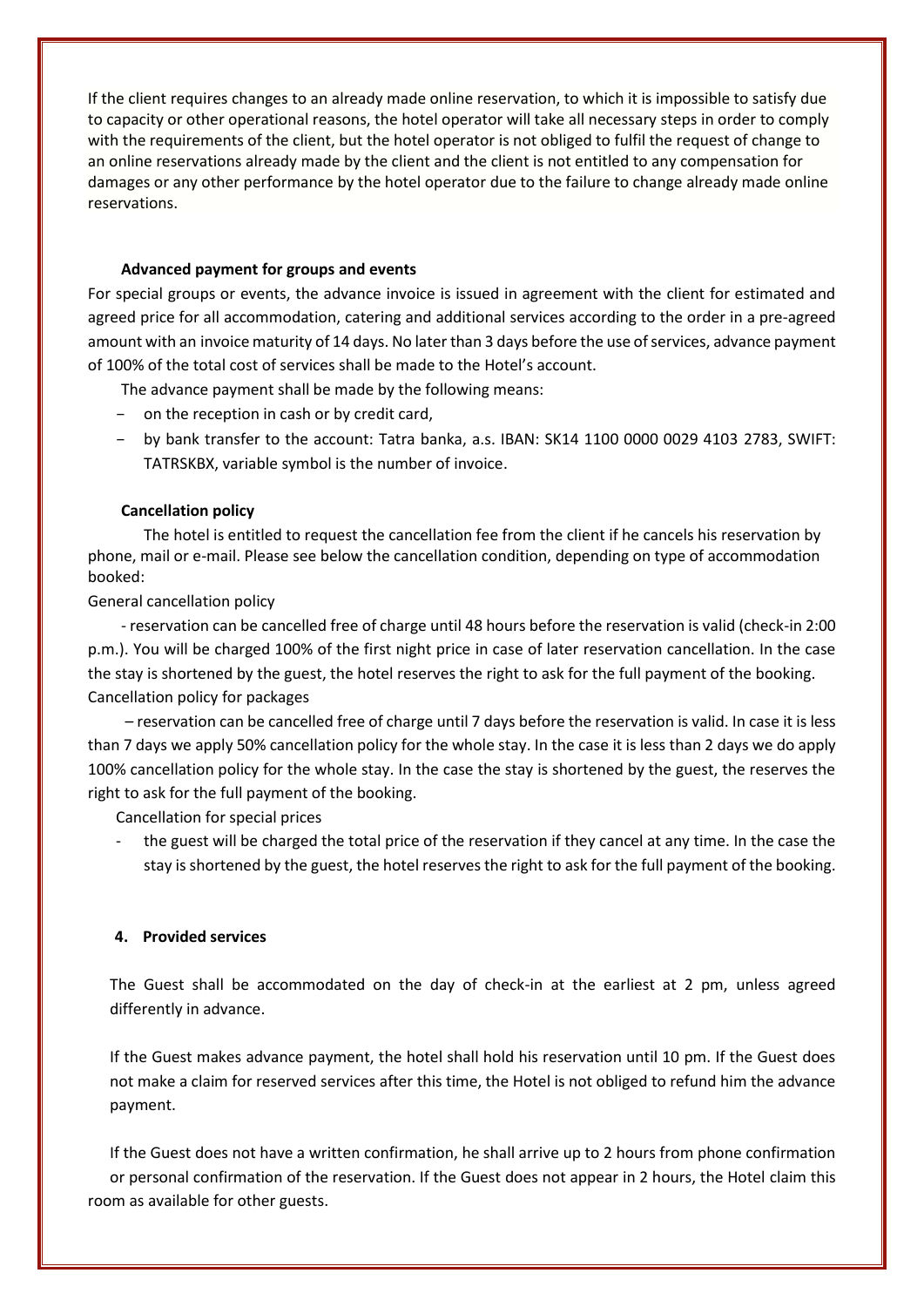If the Guest wishes to be accommodated before 6 am on day of check-in, the Hotel shall charge an additional night.

 The Guest shall vacate the room until 10 am on the day of check-out. In case that the Guest fails to do so, the Hotel shall charge him additional night, if it was not agreed otherwise.

If a reservation was confirmed to the Guest, he made advance payment and the Hotel vis maior cannot provide him the accommodation, the Hotel shall arrange convenient alternative accommodation at the Hotel's expense.

In exceptional cases, the hotel reserves the right to offer the Guest a different accommodation than it was formerly agreed, if it does not substantially differ from the original one.

The Hotel shall not take any responsibility for jewelry, money and other valuables stored outside the safe. The Hotel recommends storing your valuables in room safe or on the reception.

The Guest has right to all the services agreed in the confirmed order. If half board is ordered, the dinner is served on the day of check-in from 5:30 pm.

The Guests shall not eat their own food inside the hotel area. Eating own food and drinks is considered as a violation of General Contract Terms which can lead to cancellation of contract (withdrawal from the contract) without the Guest's claim to a refund if not agreed otherwise.

The Guests shall not use their own electrical devices except for razors, hair-dryers and other personal hygiene devices.

Small pets shall be brought in only after a written agreement from the Hotel's direction. The price of the accommodation is stated in the current pricelist. The Guest takes responsibility for all damages caused by the pet during the stay. It is not allowed to leave the pet unattended in the room. The Guest shall respect instructions for the stay with a dog or with a pet.

The Hotel shall only extend the stay if it has free capacity.

On request of the Guest, the reception shall call Emergency Medical Service. The Hotel shall demand a refund for the expenses related to the Guest's medical treatment.

The contract between the Guest and the Hotel shall terminate on the day of departure by paying the final bill. The Guest shall settle the bill in cash or by credit card.

In case of earlier termination of the stay than it was agreed in the reservation, the Hotel shall charge the Guest the total price of stay as formerly agreed.

The guest is responsible for all damages caused by him during his stay. In the event taht the demage was caused by the child, his parent or legal representative shall take the responsibility. The Hotel shall seize things the Guest brought in the hotel, if the Guest do not settle the final bill.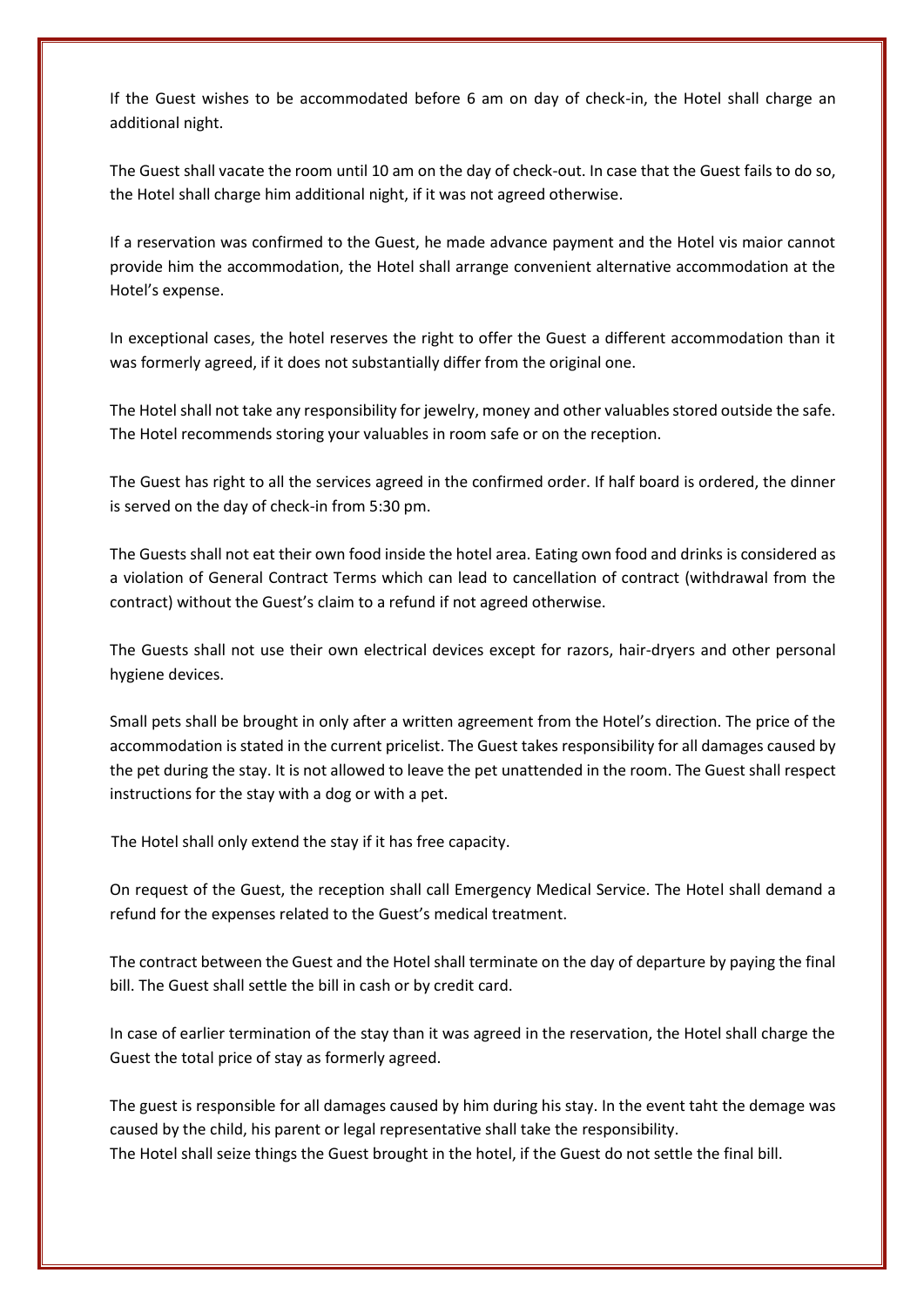The Hotel shall terminate the stay of the Guest and withdraw from the contract with immediate effect and with no claim for refund if:

- The Guest deliberately causes damage of the hotel's property, behave against the morals and good manners,
- He disturbs other Guests by his behavior,
- The Guest's state of health presents a danger for other Guests and the staff.

If the Guest has a reason to raise a complaint, he shall report it immediately. The complaints are settled in accordance with the current Complaints Policy.

The Hotel shall check the room of the Guest during his/her stay and provide the cleaning services according to hygiene standards. If there is a dog or a pet left alone in the room, maids claim the right to not clean the room.

If the Hotel discovers after check-out of The Guest a damage of hotel equipment, unnoticed consumption or a theft, the Hotel shall bill the charge for it additionally by debiting the Guest's credit card or sending a bill to his/her address after reporting him/her these facts.

The Guest shall follow the current accommodation policy.

# **5. Ticket for the event**

The ticket can be purchased at the hotel reception.

EVENT; An event is a public performance, concert or social event of a cultural or sporting nature (eg. theatrical, drama, music, audio-visual, film, sports performance) which is organized by the hotel as organizer and is sold by the hotel.

TICKET; A ticket is a voucher and a confirmation allowing the holder to enter the event for which it was purchased (usually a one-time fee). The ticket cannot be offered for resale, returned to sale, exchanged or arbitrarily printed a duplicate. The ticket is in the form of a classic paper ticket sold at the hotel. Modifying, falsifying or copying tickets is in violation of these General Terms and Conditions as well as the applicable law and may cause administrative, as well as criminal consequences. The ticket is valid without modification and damage, for a one-time entry to the event for which it was purchased and cannot be used to enter another Event.

TICKET HOLDER; The Ticket Holder is the person who has purchased the Ticket or who has the Ticket in his possession. The Ticket Holder acknowledges that at the event or in connection with it, the hotel or third parties (personal data processors) may produce various forms of recordings (pictures, images and sound recordings) eg. for artistic purposes and for press, film, radio and television news.

Event change - a reduction in the scope of services provided, unless otherwise specified by the hotel, funds representing part of the Ticket price or the Ticket price, to the extent specified by the Hotel, are generally returned within five business days after the Event. The place, time and method of returning part of the entrance fee will be determined by the hotel and will be notified to the Ticket Holders by announcement on the hotel premises and via the website www.hotelbelassi.sk.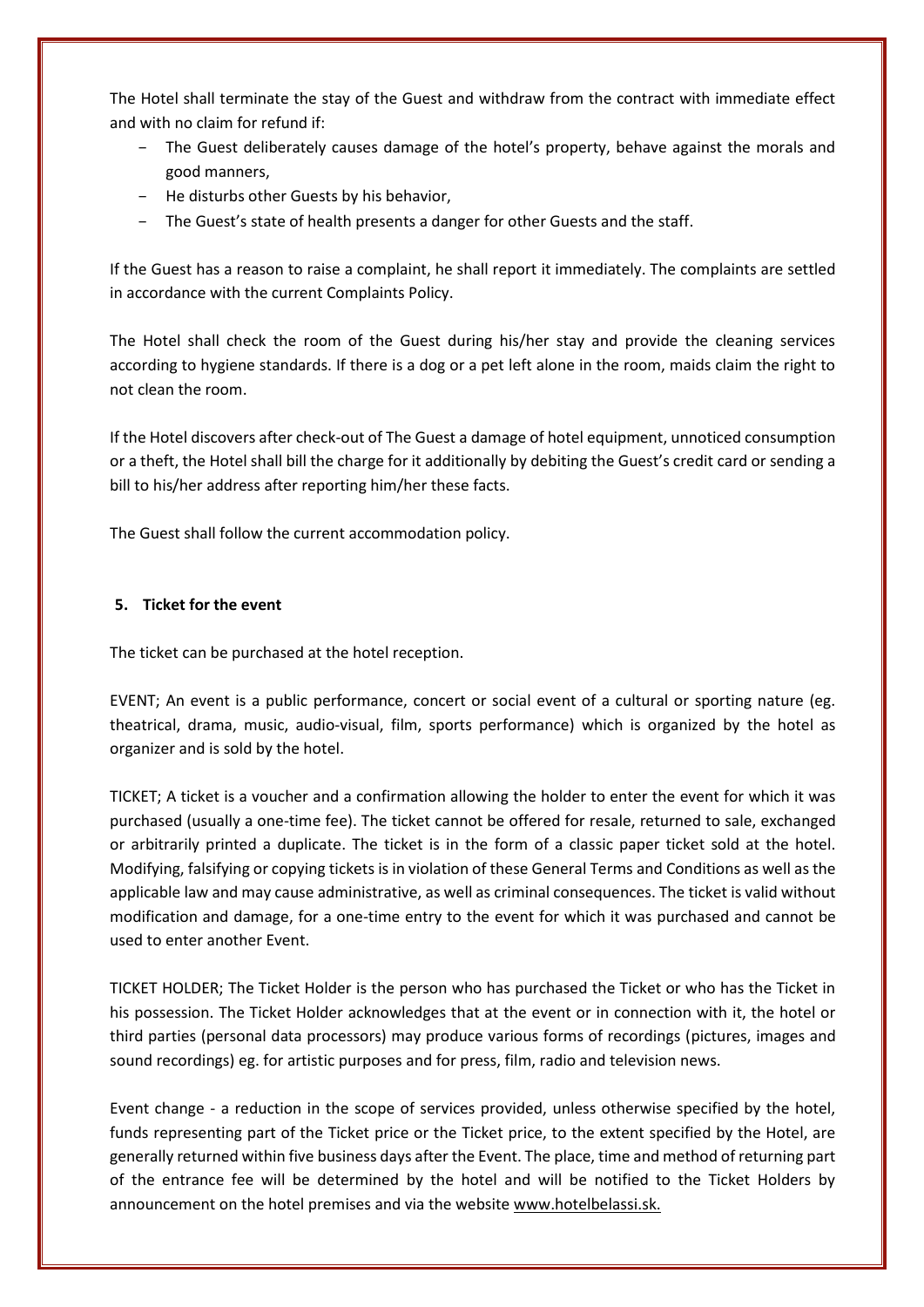Upon CANCELLATION of the Event, the funds representing the price of the Ticket shall be returned without undue delay after the announcement of the cancellation of the Event by the hotel. Ticket Owners are entitled to claim their tickets within 3 years of the planned event at the latest. The place, time and manner of the refund of the entrance fee will be determined by the hotel and will be announced to the Ticket Holders by a notice on the hotel premises and through the website www.hotelbelassi.sk.

The hotel is not responsible:

- for delayed delivery of ordered Tickets caused by mail, by express delivery service or any other entity providing Ticket transportation, provided the hotel has provided it for transportation in time,
- for delayed delivery of ordered Tickets caused by the Ticket Owner, who does not respect the delivery conditions of the post office, resp. who did not pick up their Tickets in time,
- for delayed acceptance of the Ticket by the Ticket Holder at the hotel reception and thus delayed arrival at the Event,
- for failure to deliver Tickets caused by incomplete, outdated or in any way incorrectly entered postal address by the Ticket Holder,
- for not using the Event Ticket,
- for failure to check the Ticket at the hotel reception by the Ticket Owner,
- for damage and loss of consignment caused by mail, respectively. express delivery service or any other entity providing transportation of Tickets.

The Ticket Owner is obliged to notify the hotel of loss, theft or damage of the Ticket by sending an e-mail to recepcia@hotelbelassi.sk or by phone +421 46 5198 097.

In the event of a change or cancellation of the Event, the Ticket Owner is obliged to inquire about the manner, place and time of the refund of the admission on the website www.hotelbelassi.sk.

# **6. Liability for damages**

The Hotel is responsible for damage caused on items that have been brought to the Hotel by or for Clients unless the damage has been caused otherwise. The same applies to items that have been stored in the Hotel premises which were designated as accommodation facilities or storage facilities, or items that have been given to any member of the Hotel staff for the above-mentioned purpose.

 The Hotel is liable for the total damage caused on items including jewels, money and other valuables to a maximum value specified by the implementing regulation related to Act No. 40/1964 Coll. Civil Code as subsequently amended. The liability shall be unlimited only if the respective items are given to the Hotel for safekeeping. Every Client is obliged to exercise his/her right to compensation without undue delay. This right shall expire if not executed within 15 (fifteen) days after the day the respective Client found out about the damage.

 Providing space for parking a vehicle/vehicles in the Hotel garage or at a car park shall not be considered a safekeeping or storing agreement. The Hotel is not liable for stolen or damaged vehicles (and their accessories) if parked outside the Hotel premises.